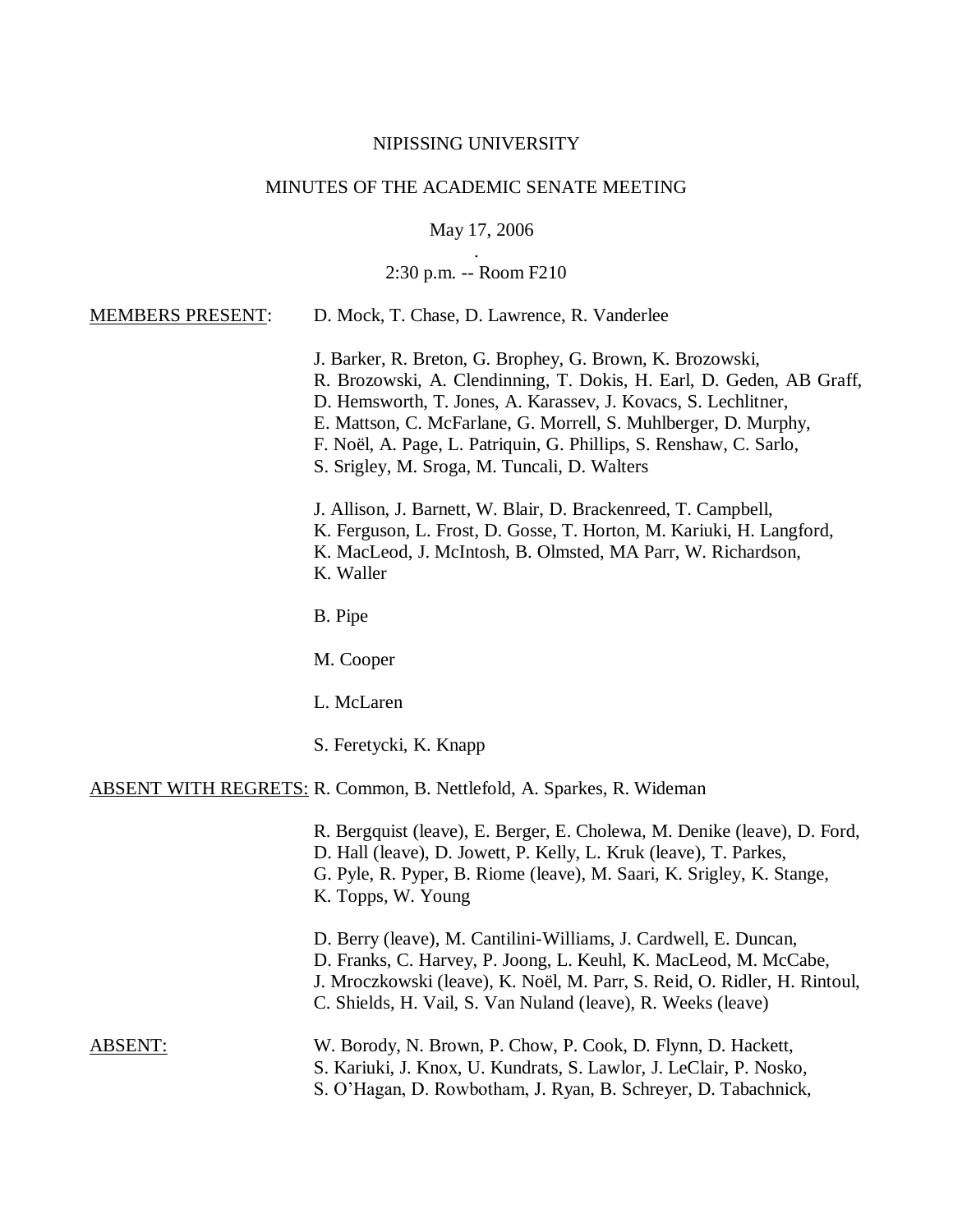V. Valov, S. Wall, D. Walton, A. Weeks, H. Zhu AM Aquino, D. Calverley, K. Clausen, J. Corkett, K. Kirkwood, G. Laronde, A. LeSage, R. Lynn, B. McMahon, J. Price, K. Quigg C. Ricci, C. Richardson, T. Ryan, G. Swanson, H. Vail, A. Williams K. Marsh, B. Overholt MOTION 1: Moved by C. McFarlane, seconded by D. Brackenreed that the minutes of the regular meeting of the Academic Senate dated April 7, 2006 be adopted. CARRIED

#### ANNOUNCEMENTS

The President began his announcements by thanking Senator Chase and all Senators who provided assistance with the graduate program proposal that was sent to MTCU on April  $28<sup>th</sup>$ .

Senator Mock also announced that it appeared that MacLean's is going forward with its graduate survey. Surveys have already been distributed and early indications are that the response rate is very high.

The President reminded senators that FIPPA comes into effect on June 10<sup>th</sup> and that Peggy Cook would be the point person for Nipissing. FIPPA will result in requests for information that in the past had been deemed confidential.

June  $8<sup>th</sup>$ ,  $9<sup>th</sup>$  and  $10<sup>th</sup>$  are the Convocation dates and Senator Mock issued a reminder that this occasion is a celebration of our students and hoped that most senators will be able to attend.

Senator Mock was pleased to report that work on Objective 14 of the Strategic Plan has begun. Three separate activities have been defined to address this objective: a review of existing academic structure; a review of the role, responsibilities and operation of the Board of Governors; and a review of the role, responsibility and operation of Academic Senate. With regard to academic structure, the President and Vice-President Academic and Research met on several occasions with the Dean and Chairs of the Faculty of Arts and Science to explore alternative structures and other university norms. After extended consultation, the decision to maintain the current two-Faculty structure has been taken and the Faculty of Arts and Science is considering alternative internal structures. A search for a new Dean of Arts and Science will begin in the fall.

Senator Mock reminded senators that following the October 2005 Retreat of the Board of Governors that focused on governance, a six-member sub-committee was struck to review role, responsibilities and operation. Any recommended changes will go to the Board in early Fall for discussion. The review of Academic Senate will commence when the Board Review is complete.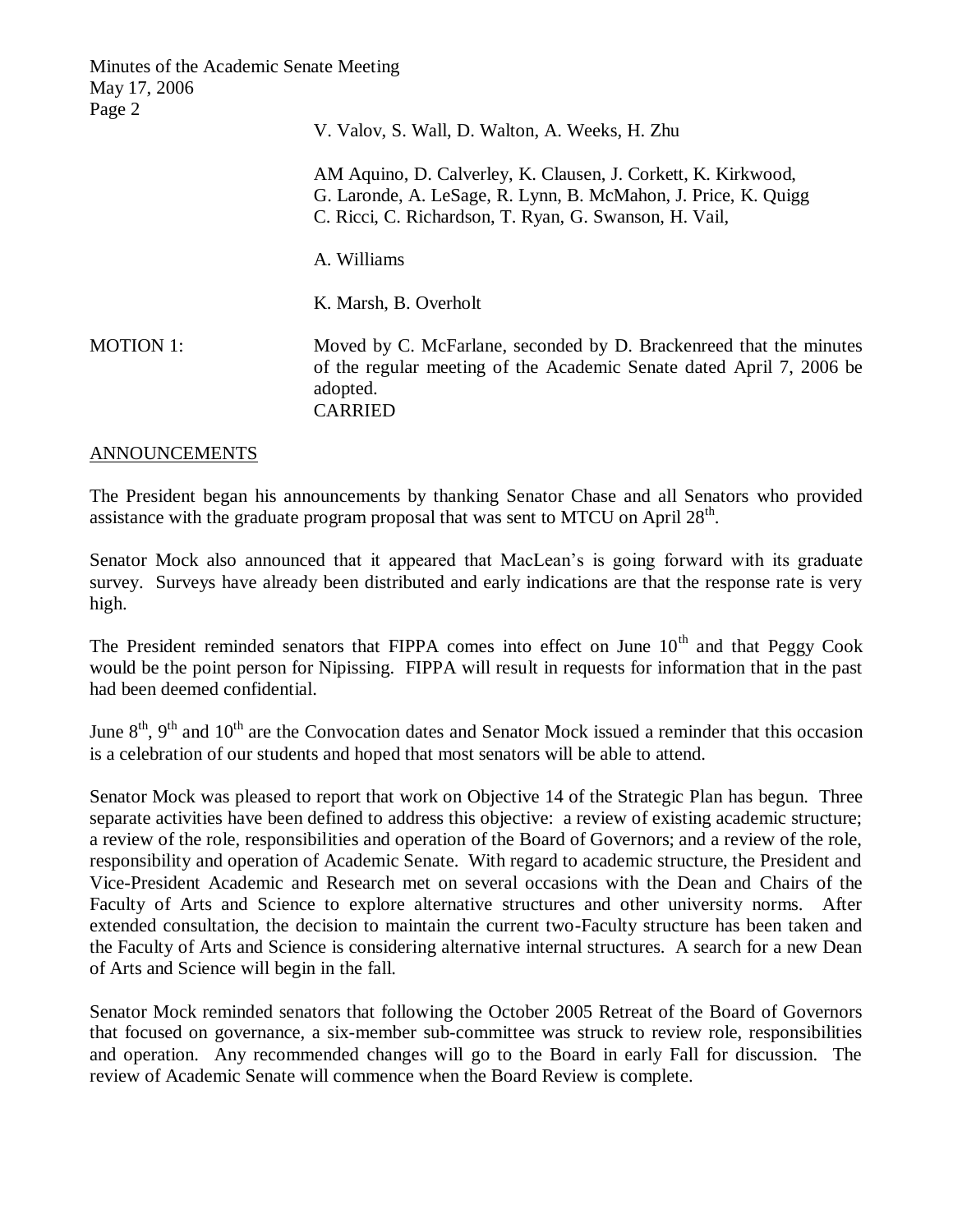It now appears that the provincial government will be signing a three-year accountability framework every June with all universities. Senator Mock stated that it is difficult to know what our revenue will be for the current year, let alone three years in advance. This will make for difficult planning.

The President summed up his comments by announcing that the government has created a Higher Education Quality Council that will be chaired by Frank Iacobucci. The terms of reference of this council has yet to be determined but it will monitor the quality, accessibility and accountability of the province's postsecondary institutions.

The Vice-President Academic and Research thanked incoming Vice-President Peter Ricketts and Senator Common for their assistance with the graduate expansion plan. The plan proposes 60 Masters FTEs and 10 PhD FTEs. Senator Chase reported that since the graduate templates had adhered to the Academic Master Plan deadline, he was able to use this information when submitting to MTCU. The proposal made the case that Nipissing was a capacity-building institution (a concept that had been acknowledged by them in the past). Senator Chase provided a brief history on how the government initiated the graduate expansion and how the numbers for graduate enrollment would be determined.

Senator Chase was very pleased to announce the awards for teaching and research that will be formally presented at Convocation next month. The co-recipients of the Nipissing University Part-time Teaching award are Professors Georgia Irwin and Catherine Morabito-King. The Chancellor's Award for Excellence in Teaching is being awarded to Professor Jo-Anne Ryan and Dr. Helen Langford, while the Chancellor's Award for Excellence in Research is going to Dr. John Kovacs.

The Dean of Arts & Science was pleased to report that a new record had been established for final marks submissions. He also announced that it was with regret that Senators Jones and Ford were leaving to take up new positions at Memorial University in Newfoundland. Senator Vanderlee reminded senators that the AMP templates are due May  $19<sup>th</sup>$  with readings on June  $12<sup>th</sup>$  and  $13<sup>th</sup>$ . He also reported that the teaching evaluations were completed and will be in the mailboxes next week. Senator Vanderlee completed his announcements by thanking Dr. Alan Sparkes for his work as Associate Dean of Arts and Science on an interim basis. Senator Sparkes will be returning to teaching in September.

NUSU representative Sean Feretycki was pleased to report that the new student union began their duties on May 1<sup>st</sup>. Senator Marsh is the new President, Senator Knapp is the Vice-President External, Senator Feretycki is the Vice-President Internal and Senator Overholt is the Vice President of Student Life. Senator Feretycki stated they were looking forward to working with the entire university community.

Senator Lawrence invited all senators to the local applicant reception to be held at 7:00 p.m. on May  $23^{\text{rd}}$ . He also reported the there will be another Guidance Counselor's Holiday from August 7<sup>th</sup> to 9<sup>th</sup>. This is an excellent opportunity for Nipissing to showcase their programs, facilities and residences to guidance counselors from across the province.

Mark Cooper, Alumni Representative, advised Senate that the Alumni Association has approved their 2005-06 budget and to date, have set aside \$3000 for scholarships and \$3000 toward a capital campaign donation. Senator Cooper was also pleased to announce that Ms. Jamie Lim will be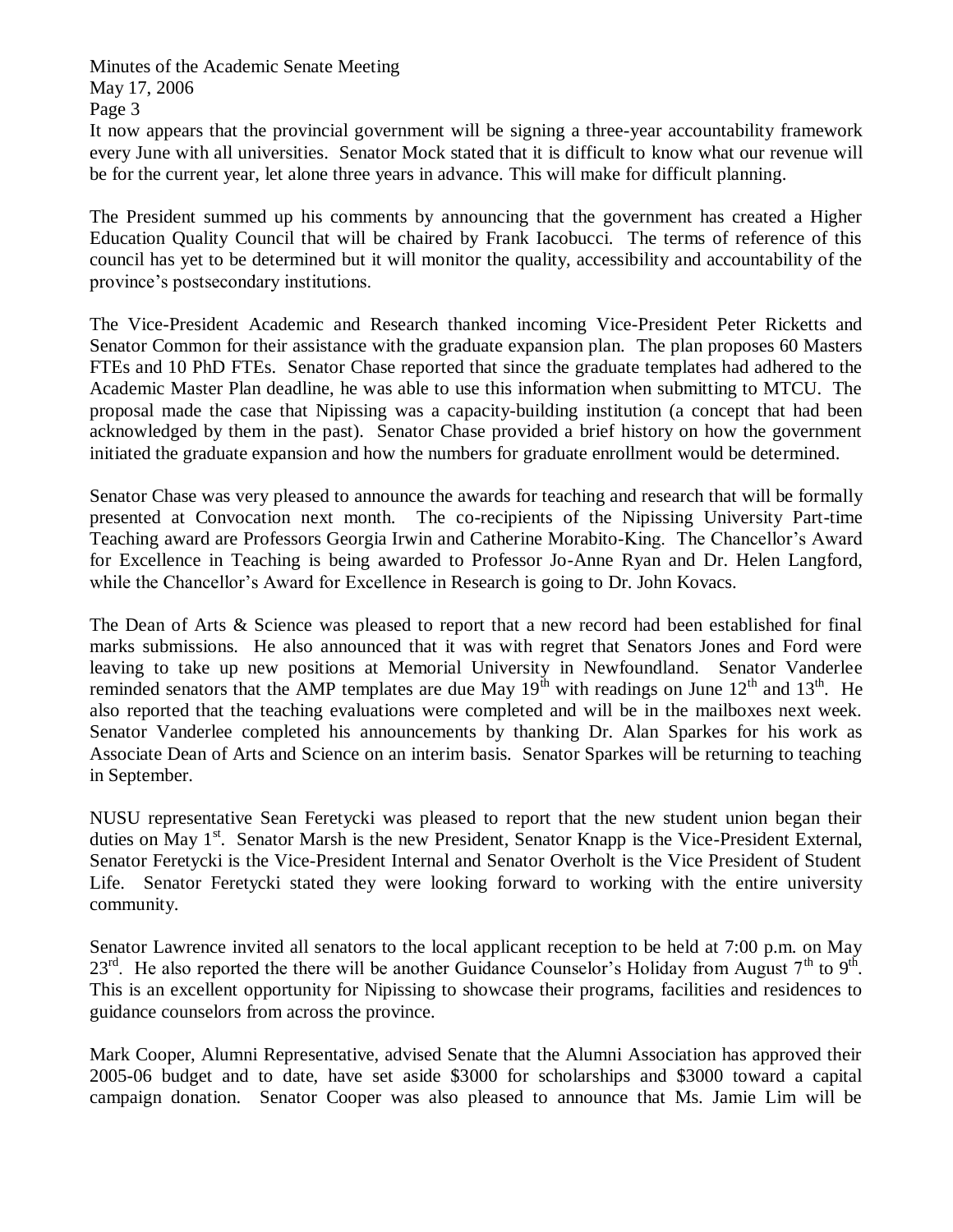Minutes of the Academic Senate Meeting May 17, 2006 Page 4 presented with the Distinguished Alumni Award at the convocation dinner on June  $9<sup>th</sup>$ . The Association's Annual General Meeting will be held on July  $8<sup>th</sup>$  and will include a cruise on the Chief Commanda.

# QUESTION PERIOD

Senator Renshaw inquired about the lack of gender equity on key Senate committees and in administration. It was felt that there was a systemic gender problem on this campus. Senator Mock responded by indicating that this had been brought to his attention when he initially arrived at Nipissing. Since then, he is pleased to report that the new Vice-President Finance and Administration is Ms. Vicky Paine-Mantha, the Associate Vice-President of Human Resources is Ms. Connie Vander Wall and the Chair of the Board of Governors for the upcoming year is Ms. Tiz Silveri.

An observation was also made that all the academic administration is male. Senator Chase reported that this would be taken "under advisement" to the Senate Executive Committee with the possibility of developing a protocol on gender balance on committee structures.

## REPORTS OF STANDING COMMITTEES

### Executive Committee

| MOTION 2: | Moved by D. Mock, seconded by K. Knapp that the Annual Report of the Senate<br>Executive Committee dated May 1, 2006 be received.<br><b>CARRIED</b> |
|-----------|-----------------------------------------------------------------------------------------------------------------------------------------------------|
|           |                                                                                                                                                     |

May  $2<sup>nd</sup>$  Report

MOTION 3: Moved by D. Mock, seconded by D. Gosse that the Report of the Senate Executive Committee dated May 2, 2006 be received. CARRIED

May  $8<sup>th</sup>$  Report

MOTION 4: Moved by D. Mock, seconded by D. Brackenreed that the Report of the Senate Executive Committee dated May 8, 2006 be received. CARRIED

University Curriculum Committee

MOTION 5: Moved by T. Chase, seconded by J. Allison that the Annual Report of the University Curriculum Committee dated May 2, 2006 be received. CARRIED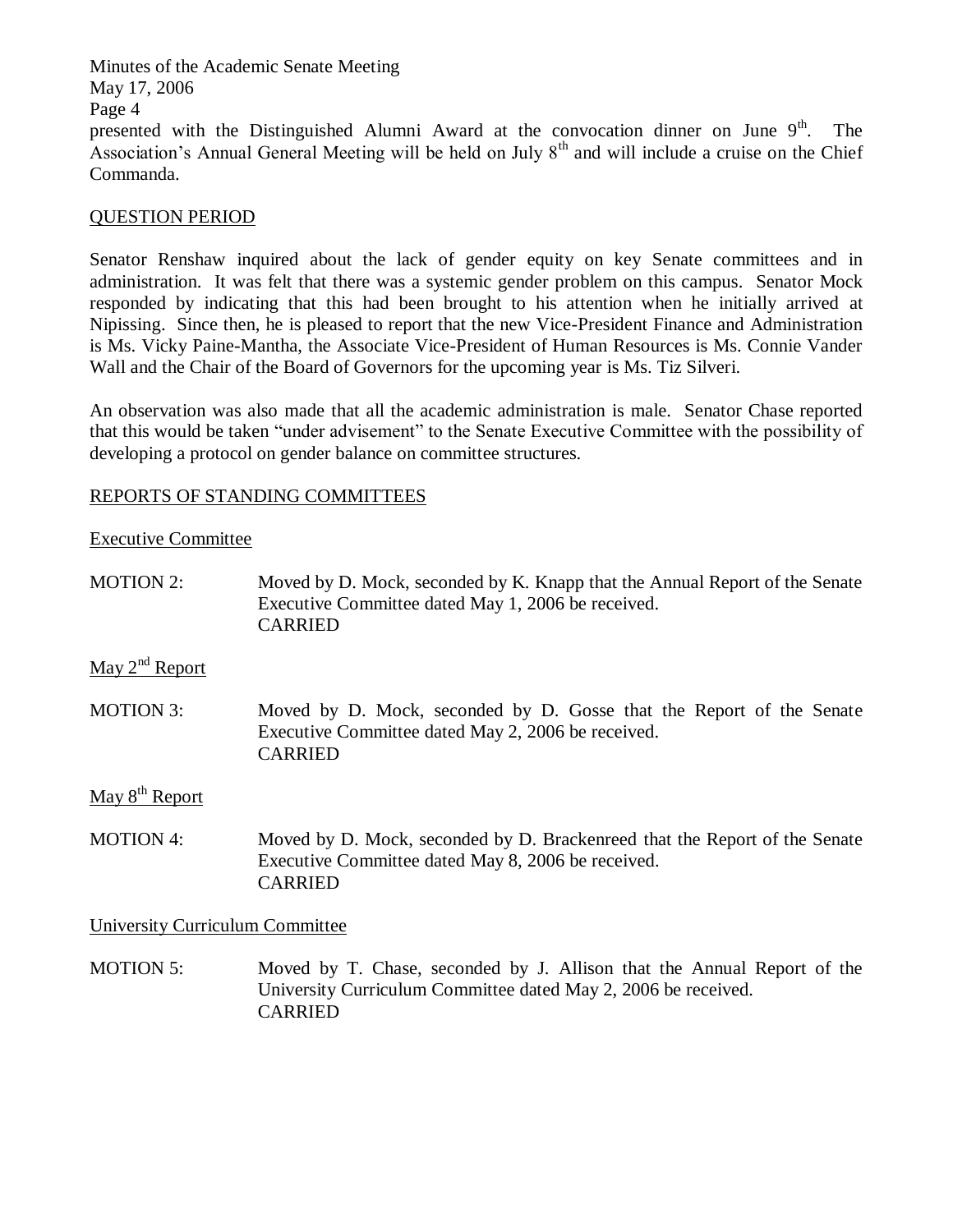#### Academic Planning Committee

MOTION 6: Moved by T. Chase, seconded by L. Frost that the Annual Report of the Academic Planning Committee dated May 3, 2006 be received. CARRIED

### Library Committee

MOTION 7: Moved by C. McFarlane, seconded by D. Gosse that the Annual Report of the Library Committee dated May 4, 2006 be received. CARRIED

## Distance Education Committee

MOTION 8: Moved by G. Brown, seconded by T. Campbell that the Annual Report of the Distance Education Committee dated May 2, 2006 be received. CARRIED

## Cultural Affairs Committee

MOTION 9: Moved by T. Campbell, seconded by J. Barnett that the Annual Report of the Cultural Affairs Committee dated May 1, 2006 be received. CARRIED

### Appointments, Promotions and Tenure Committee

MOTION 10: Moved by M. Tuncali, seconded by L. Frost that the Annual Report of the Appointments, Promotions and Tenure Committee dated May 5, 2006 be received. CARRIED

### Student Affairs Committee

MOTION 11: Moved by D. Murphy, seconded by M. Sroga that the Annual Report of the Student Affairs Committee dated May 1, 2006 be received. CARRIED

Student Academic Standing Appeals and Petitions Committee

MOTION 12: Moved by M A Parr, seconded by S. Feretycki that the Annual Report of the Student Academic Standing Appeals and Petitions Committee dated April 26, 2006 be received. CARRIED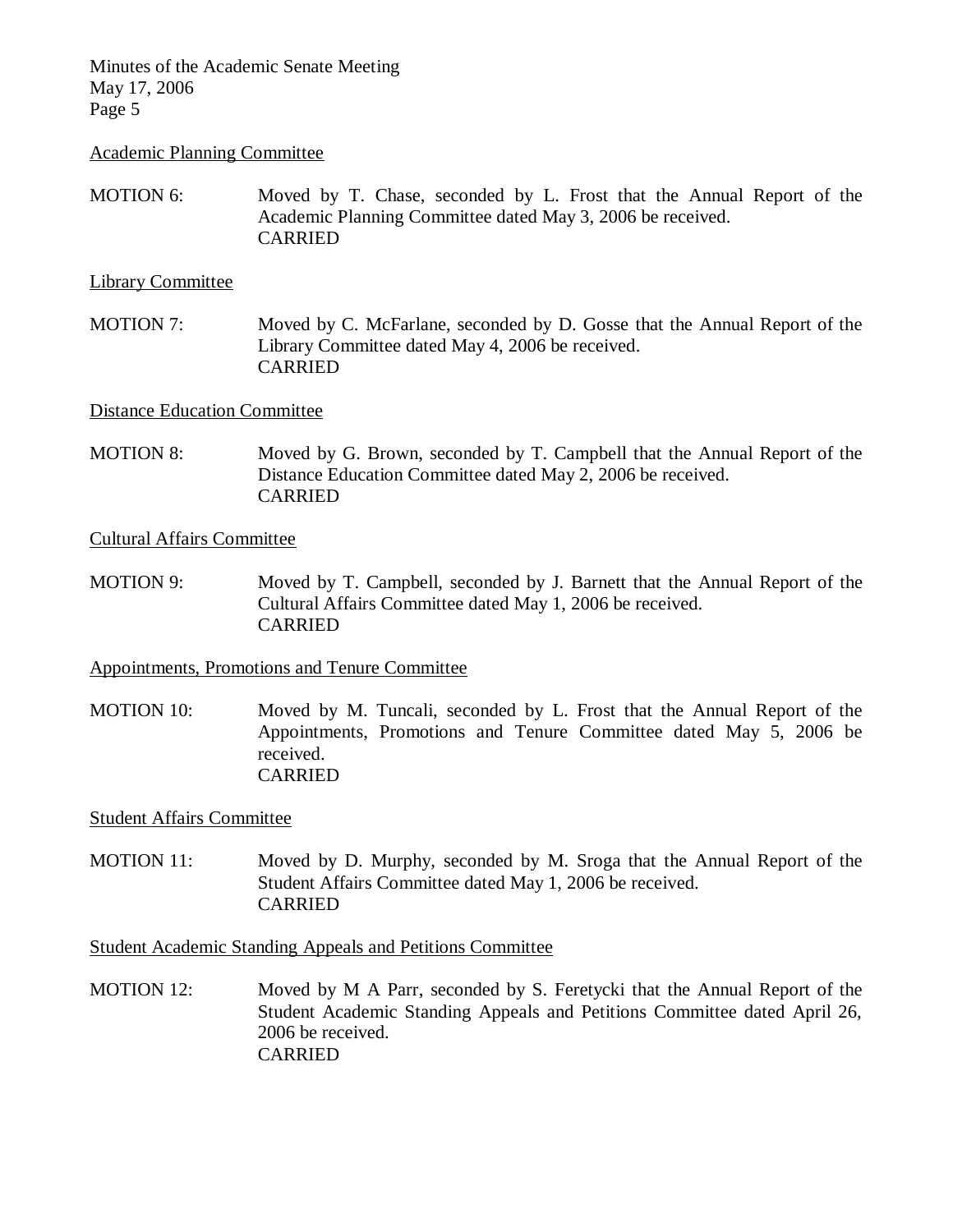#### By-laws and Striking Committee

MOTION 13: Moved by J. McIntosh, seconded by K. Waller that the Report of the By-laws and Striking Committee dated April 24, 2006 be received. CARRIED

### April 26, 2006 Report

MOTION 14: Moved by J. McIntosh, seconded by D. Brackenreed that the Annual Report of the By-laws and Striking Committee dated April 24, 2006 be received. CARRIED

## Honorary Degrees Committee

MOTION 15: Moved by D. Mock, seconded by C. McFarlane that the Annual Report of the Honorary Degrees Committee dated April 26, 2006 be received. CARRIED

#### Research Ethics Committee

MOTION 16: Moved by J. Barker, seconded by T. Jones that the Annual Report of the Research Ethics Committee dated May 2, 2006 be received. CARRIED

### Admissions, Promotions and Petitions Committee

MOTION 17: Moved by D. Lawrence, seconded by J. Barnett that the Report of the Admissions, Promotions and Petitions Committee dated April 28, 2006 be received. CARRIED

### May 1, 2006 Report

MOTION 18: Moved by S. Feretycki, seconded by K. Knapp that the Annual Report of the Admissions, Promotions and Petitions Committee dated May 1, 2006 be received. CARRIED

#### University Research Council

MOTION 19: Moved by T. Chase, seconded by S. Srigley that the Annual Report of the University Research Council dated May 2, 2006 be received. **CARRIED**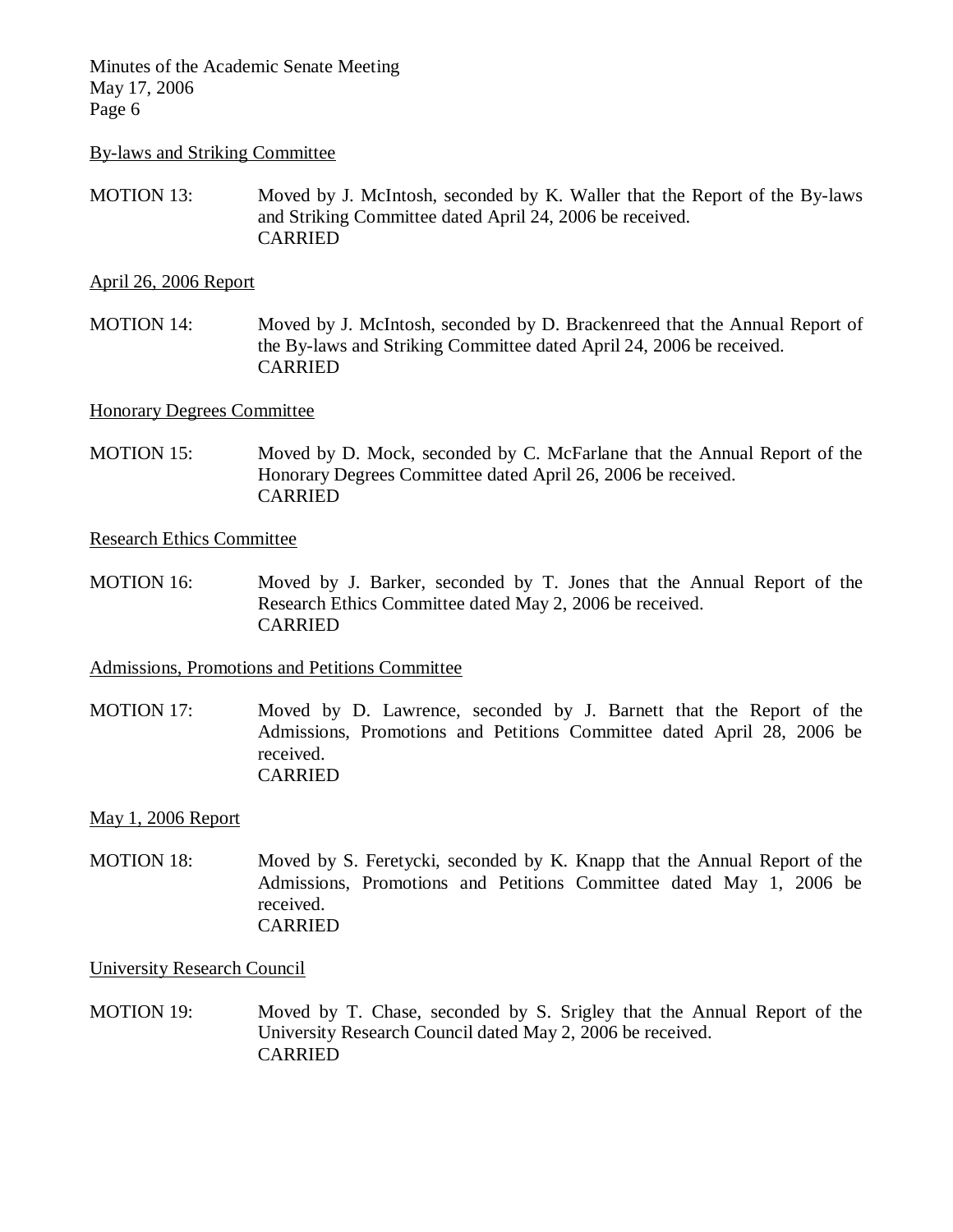Appeals Committee for Ethics

MOTION 20: Moved by T. Jones, seconded by B. Olmsted that the Annual Report of the Appeals Committee for Ethics dated May 8, 2006 be received. CARRIED

Concurrent Education Coordinating Committee

MOTION 21: Moved by B. Olmsted, seconded by W. Richardson that the Annual Report of the Concurrent Education Coordinating Committee dated May 3, 2006 be received. CARRIED

## REPORTS OF REPRESENTATIVES ON OTHER BODIES

Senator Sarlo, Senate representative to COU, advised members that the community colleges that issue associate degrees are interested in being able to offer Masters and PhD programs, a concept that is of concern to the universities. Senator Sarlo also commented on the uncertainty and repercussion around the FIPPA implementation. He also noted that the Maclean's graduate survey, which measures student satisfaction, is not supported by at least four universities in Ontario and that there were questions as to why COU does not produce its own survey.

## AMENDMENT OF BY-LAWS

Notice of Motion #1:

That, in keeping with accepted practices at many other universities and the recommendations of the National Council on Ethics in Human Research (NCEHR), the Senate By-Laws be amended to eliminate the Research Ethics Committee and the Appeals Committee for Ethics in favour of a new Nipissing University Research Ethics Board (NUREB), which shall: (i) be created effective September, 2006; (ii) include five faculty members (one each from the Humanities, Social Sciences, Business, Nursing and Education, with alternates), one external community representative and the Director of research Services (non-voting); (iii) report to the Board of Governors through the Vice-President Academic and Research; and (iv) establish an armslength appeal process, possibly involving a mutual agreement with another university.

It was recommended that this notice of motion be e-mailed to all senators.

### **ELECTIONS**

Elections for APT Chair: L. Frost, S. Muhlberger

# **Elected: S. Muhlberger**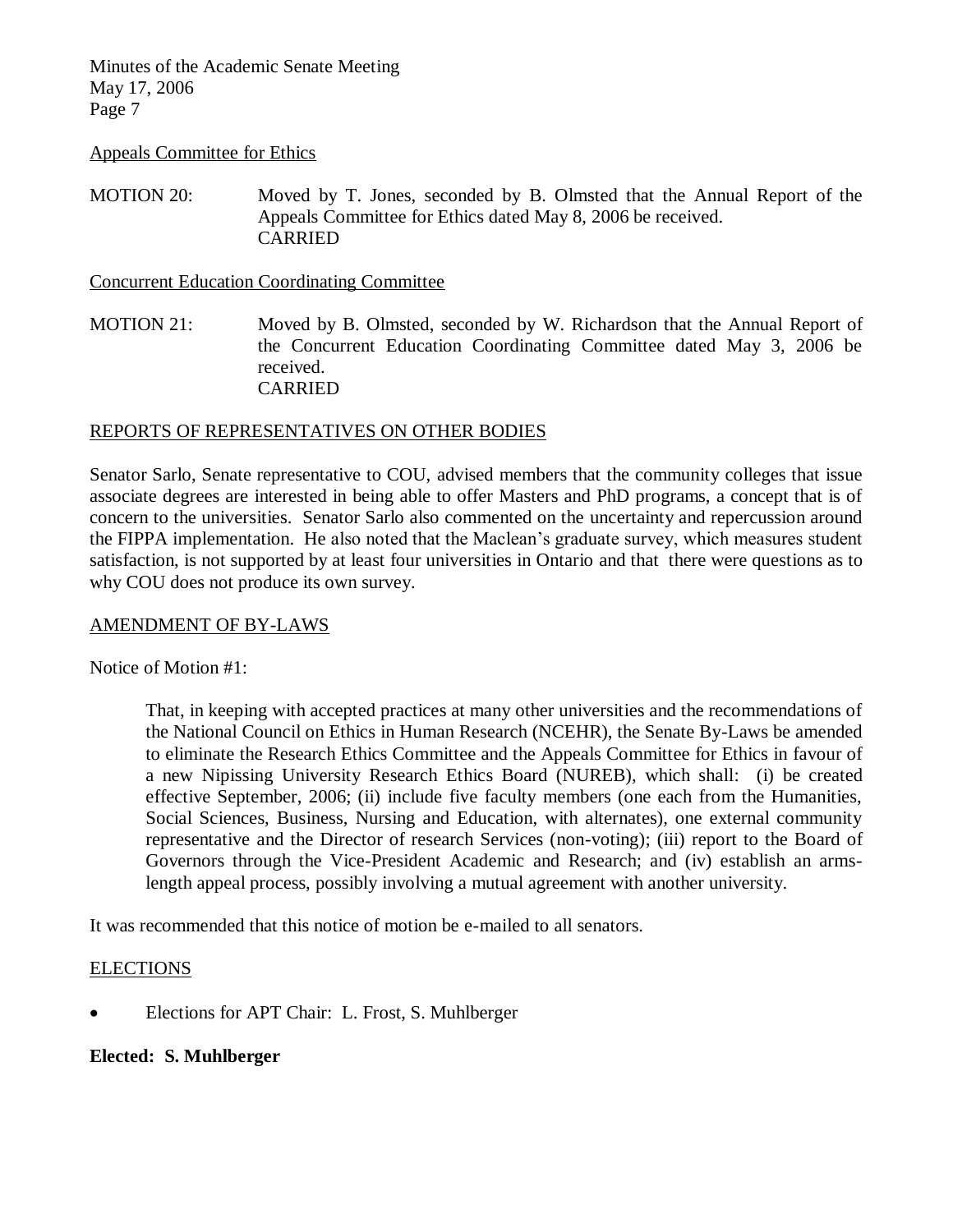Elections for APT Subcommittee (Arts): A. Clendinning, D. Flynn, J. LeClair,

G. Pyle, V. Valov

# **Elected: A. Clendinning, J. LeClair, G. Pyle**

 Elections for Cultural Affairs Committee: T. Campbell, T. Dokis, L. Duncan, C. Richardson, K. Stange

# **Elected: T. Campbell, T. Dokis, L. Duncan, C. Richardson**

 Elections for Concurrent Education Coordinating Committee: R. Breton, G. Morrell, K. Topps, A. Weeks

# **Elected: G. Morrell, K. Topps, A. Weeks**

Elections for Student Academic Standing and Appeals Committee: E. Berger, J. Knox

# **Elected: J. Knox**

 Elections for the University Curriculum Committee (Arts): A. Page, C. McFarlane, S. Srigley

# **Elected: C. McFarlane, S. Srigley**

 Elections for the University Research Council: A B Graff, D. Hemsworth, D. Murphy, T. Parkes, H. Zhu

# **Elected: A B Graff, D. Murphy, T. Parkes, H. Zhu**

Elections for Senate Speaker: D. Flynn, D. Jowett

# **Elected: D. Jowett**

Elections for Senate Representative on COU: M. McCabe, A. Page

**Elected: M. McCabe**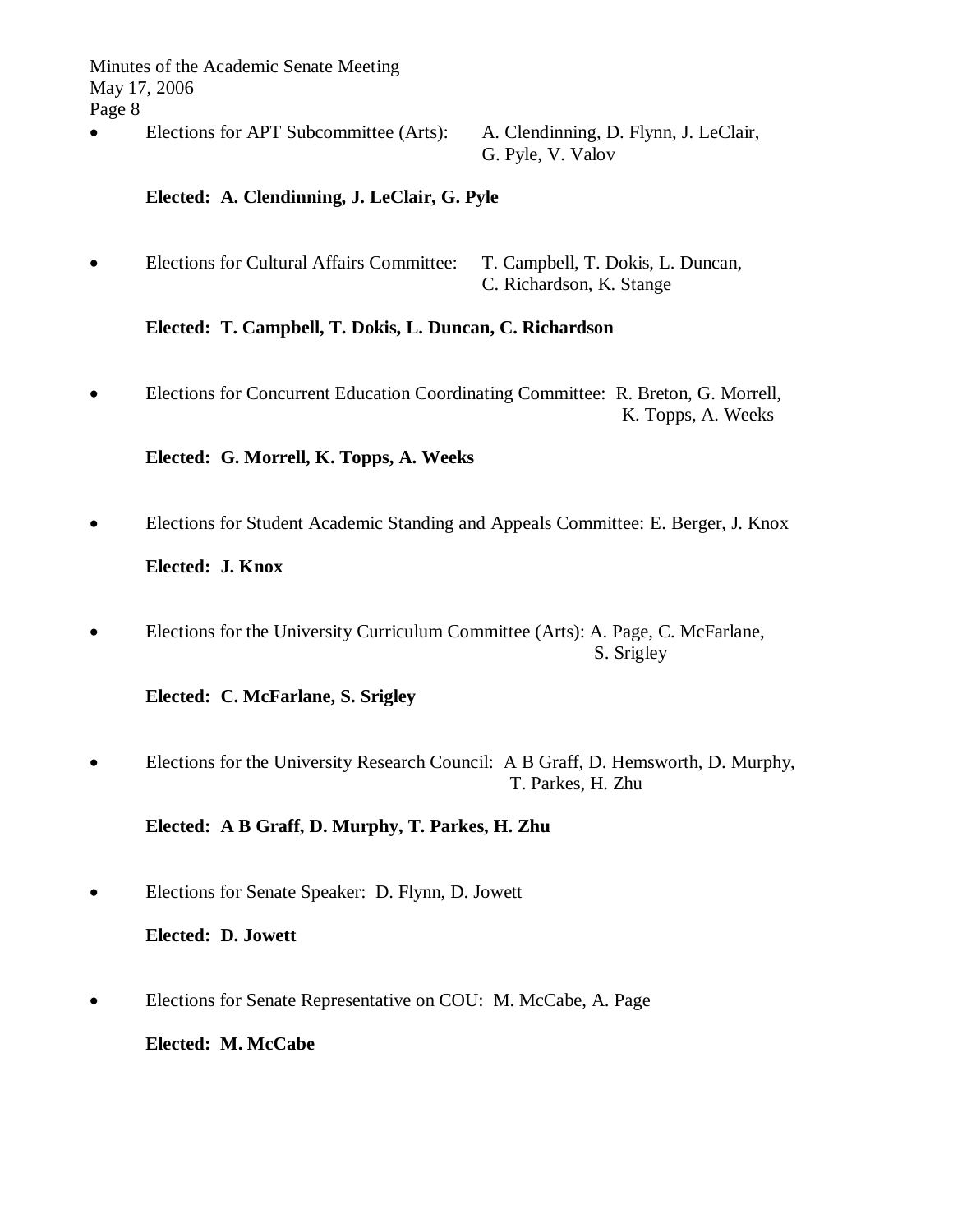Election for Senate Representatives (Arts) on the Board of Governors: E. Mattson, F. Noël, S. O'Hagan

**Elected: E. Mattson, F. Noël**

| <b>Acclaimed: L. Frost for Alternate Speaker</b>                                 |
|----------------------------------------------------------------------------------|
| <b>Acclaimed: D. Brackenreed for Senate Secretary</b>                            |
| Acclaimed: H. Earl & S. Elliot-Johns for APP Committee                           |
| Acclaimed: M. Cantilini-Williams for Senate Representative on Alumni Association |
| <b>Acclaimed: T. Ryan for APT Committee (Education senator)</b>                  |
| <b>Acclaimed: S. Renshaw for APT Committee (Arts senator)</b>                    |
| Acclaimed: C. Richardson, I. Sinfield for University Research Council            |
| (Education senators)                                                             |
| <b>Acclaimed: D. Gosse for UCC Committee (Education senator)</b>                 |
| Acclaimed: C. Ricci for APC Committee (Education senator)                        |
| Acclaimed: S. Muhlberger for APC Committee (Arts senator)                        |
| Acclaimed: H. Rintoul for the Consolidated Committee (Education senator)         |
| <b>Acclaimed: W. Richardson for APT Subcommittee (Education)</b>                 |
| <b>Acclaimed: K. Ferguson for Concurrent Education Co-ordinating Committee</b>   |
| <b>Acclaimed: D. Jarvis for Academic Computing Committee</b>                     |
| <b>Acclaimed: K. Srigley for Student Affairs Committee</b>                       |

Election for four Senators for the Chancellor's Reappointment Committee

**Elected: J. Allison, G. Brophey, T. Campbell, M. Kariuki**

# NEW BUSINESS

Academic Computing Committee

- MOTION 22: Moved by K. Waller, seconded by J. Barnett that Senate consider receipt of the Annual Report of the Academic Computing Committee dated May  $3<sup>rd</sup>$ , 2006. CARRIED MOTION 23: Moved by K. Waller, seconded by D. Gosse that the Annual Report of the
- Academic Computing Committee dated May 3rd, 2006 be received. CARRIED